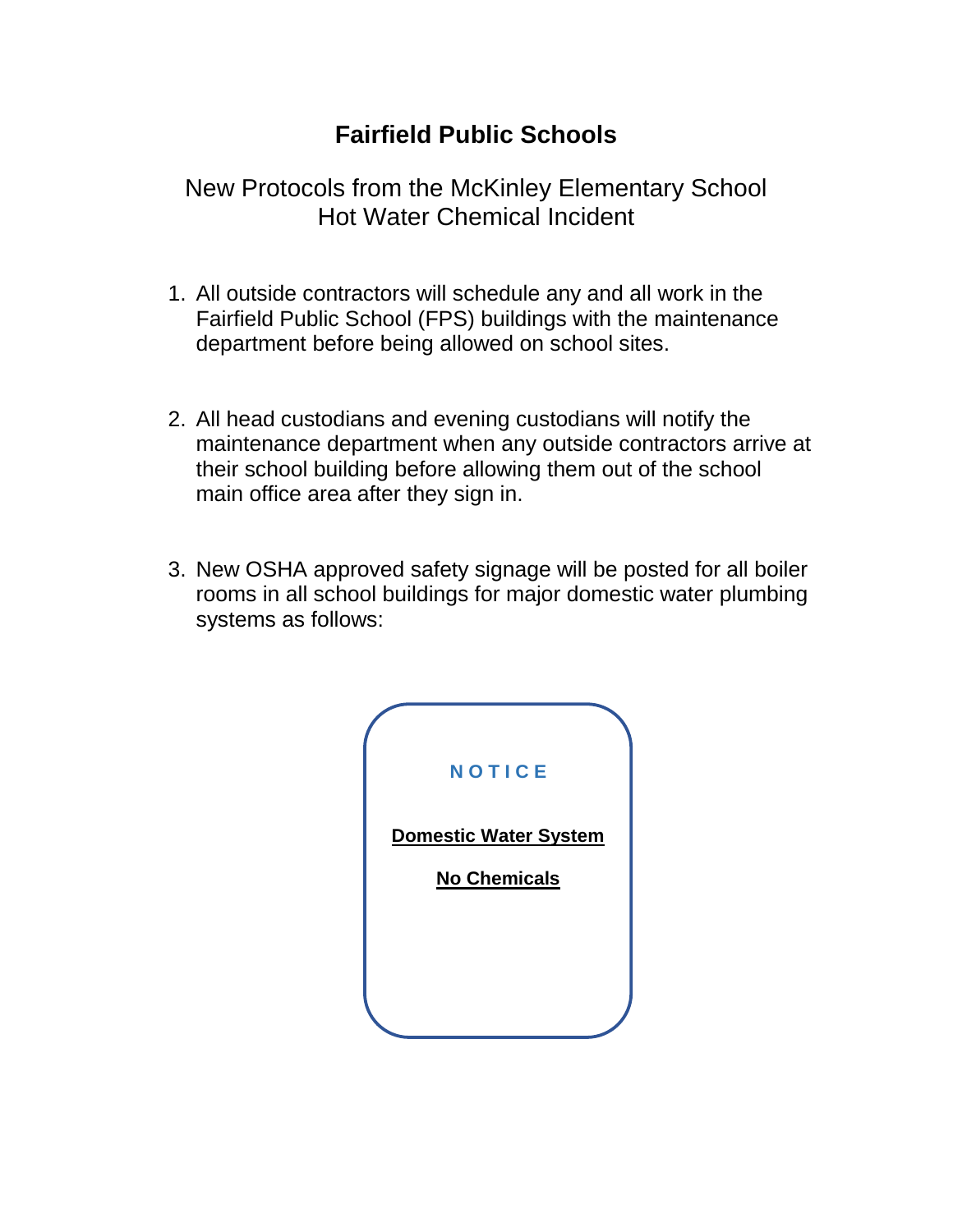| <b>NOTICE</b>                   |  |
|---------------------------------|--|
| In Case<br>of<br>Spill<br>Call: |  |

4. New OSHA approved safety signage will be posted for all boiler rooms in all school buildings for the new chemical treatment systems as follows:

| NOTICE                    |
|---------------------------|
| <b>Chemical Treatment</b> |
| <b>Boilers Only</b>       |
|                           |
|                           |

- 5. New hose bib connections will be installed on all boiler room plumbing open piping outlets in all school buildings.
- 6. New plumbing **"Lock Out Tag Out"** devices will be made available and installed on all boiler room domestic water valves.